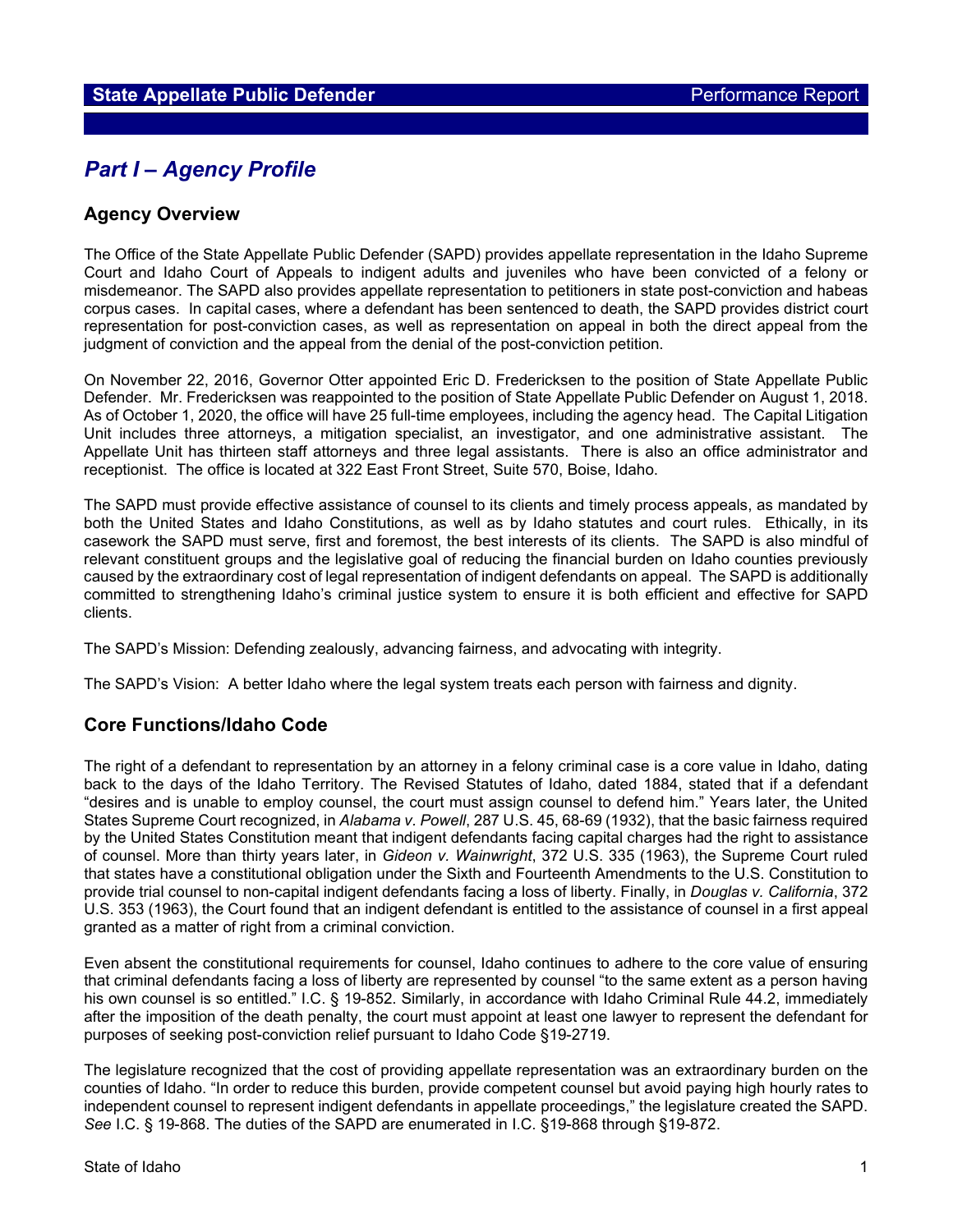### **Revenue and Expenditures**

| <b>Revenue</b>                  | <b>FY 2018</b>       | <b>FY 2019</b>    | <b>FY 2020</b> | <b>FY 2021</b> |  |
|---------------------------------|----------------------|-------------------|----------------|----------------|--|
| <b>General Fund</b>             | \$2,889,200          | \$2,948,100       | \$3,099,100    | \$3,091,200    |  |
| Dedicated                       | <u>\$0</u>           | <u>\$0</u><br>\$0 |                | <u>\$0</u>     |  |
| Total                           | \$2,889,200          | \$2,948,100       | \$3,099,100    | \$3,091,200    |  |
| <b>Expenditures</b>             | <b>FY 2018</b>       | <b>FY 2019</b>    | <b>FY 2020</b> | <b>FY 2021</b> |  |
| <b>Personnel Costs</b>          | \$2,153,663          | \$2,303,900       | \$2,368,800    | \$2,409,400    |  |
| <b>Operating Expenditures</b>   | \$322,589            | \$405,100         | \$407,500      | \$488,400      |  |
| Capital Outlay                  | \$12,511<br>\$17,100 |                   | \$19,400       | \$71,300       |  |
| <b>Trustee/Benefit Payments</b> | <u>\$0</u>           | \$0               | <u>\$0</u>     | \$0            |  |
| Total                           | \$2,488,763          | \$2,726,100       | \$2,795,700    | \$2,969,100    |  |

#### **Profile of Cases Managed and/or Key Services Provided**

| <b>Cases Managed and/or Key Services</b><br>Provided | <b>FY 2018</b> | <b>FY 2019.</b> | <b>FY 2020</b> | <b>FY 2021</b> |
|------------------------------------------------------|----------------|-----------------|----------------|----------------|
| Capital Cases Managed                                |                |                 |                |                |
| Non-Capital Cases Opened                             | 604            | 600             | 618            | 435            |

## **FY 2021 Performance Highlights**

Governor Little issued a mandatory Stay at Home Order on March 25, 2020. As an essential business, the SAPD was able to quickly pivot its business model to move to operating entirely remotely, having little disruption in the SAPD's ability to meet its constitutional obligation to provide effective assistance of counsel for Idaho's indigent defendants on direct appeal in felony cases and under a sentence of death. The SAPD stayed remote until early June of 2021. Despite this shift in the operation, the SAPD was successful in a higher percentage of cases in FY2021, as compared to previous years.

## *Part II – Performance Measures*

|                | <b>Performance Measure</b>                                                              |        | <b>FY 2018</b>            | <b>FY 2019</b>            | <b>FY 2020</b>            | <b>FY 2021</b>            | <b>FY 2022</b>            |  |  |
|----------------|-----------------------------------------------------------------------------------------|--------|---------------------------|---------------------------|---------------------------|---------------------------|---------------------------|--|--|
|                | Goal 1                                                                                  |        |                           |                           |                           |                           |                           |  |  |
|                | Provide Competent, Constitutionally Sufficient Representation to All SAPD Clients       |        |                           |                           |                           |                           |                           |  |  |
| $\mathbf{1}$ . | No affirmed reprimands from<br>the Office of Bar Counsel or<br>the Idaho Supreme Court. | actual | 0                         | $\Omega$                  | $\mathbf{0}$              | $\Box$                    |                           |  |  |
|                |                                                                                         | target | No Affirmed<br>Reprimands | No Affirmed<br>Reprimands | No Affirmed<br>Reprimands | No Affirmed<br>Reprimands | No Affirmed<br>Reprimands |  |  |
| 2.             | No affirmed findings of                                                                 | actual | $\Omega$                  |                           |                           | $\left($                  |                           |  |  |
|                | ineffective assistance of<br>counsel against an SAPD<br>attorney.                       | target | No Affirmed<br>Findings   | No Affirmed<br>Findings   | No Affirmed<br>Findings   | No Affirmed<br>Findings   | No Affirmed<br>Findings   |  |  |
| 3.             | Continuing legal education                                                              | actual | 100%                      | 100%                      | 100%                      | 100%                      |                           |  |  |
|                | credits for renewal of<br>licenses to practice law.                                     | target | 100% License<br>Renewal   | 100% License<br>Renewal   | 100% License<br>Renewal   | 100% License<br>Renewal   | 100% License<br>Renewal   |  |  |
|                | Goal 2                                                                                  |        |                           |                           |                           |                           |                           |  |  |
|                | Provide Services In An Efficient Manner                                                 |        |                           |                           |                           |                           |                           |  |  |
| 4.             | New contract cases<br>assigned by fiscal year.                                          | actual | 0                         | 8                         | 0                         | $\Omega$                  |                           |  |  |
|                |                                                                                         | target | 0 Cases                   | 0 Cases                   | 0 Cases                   | 0 Cases                   | 0 Cases                   |  |  |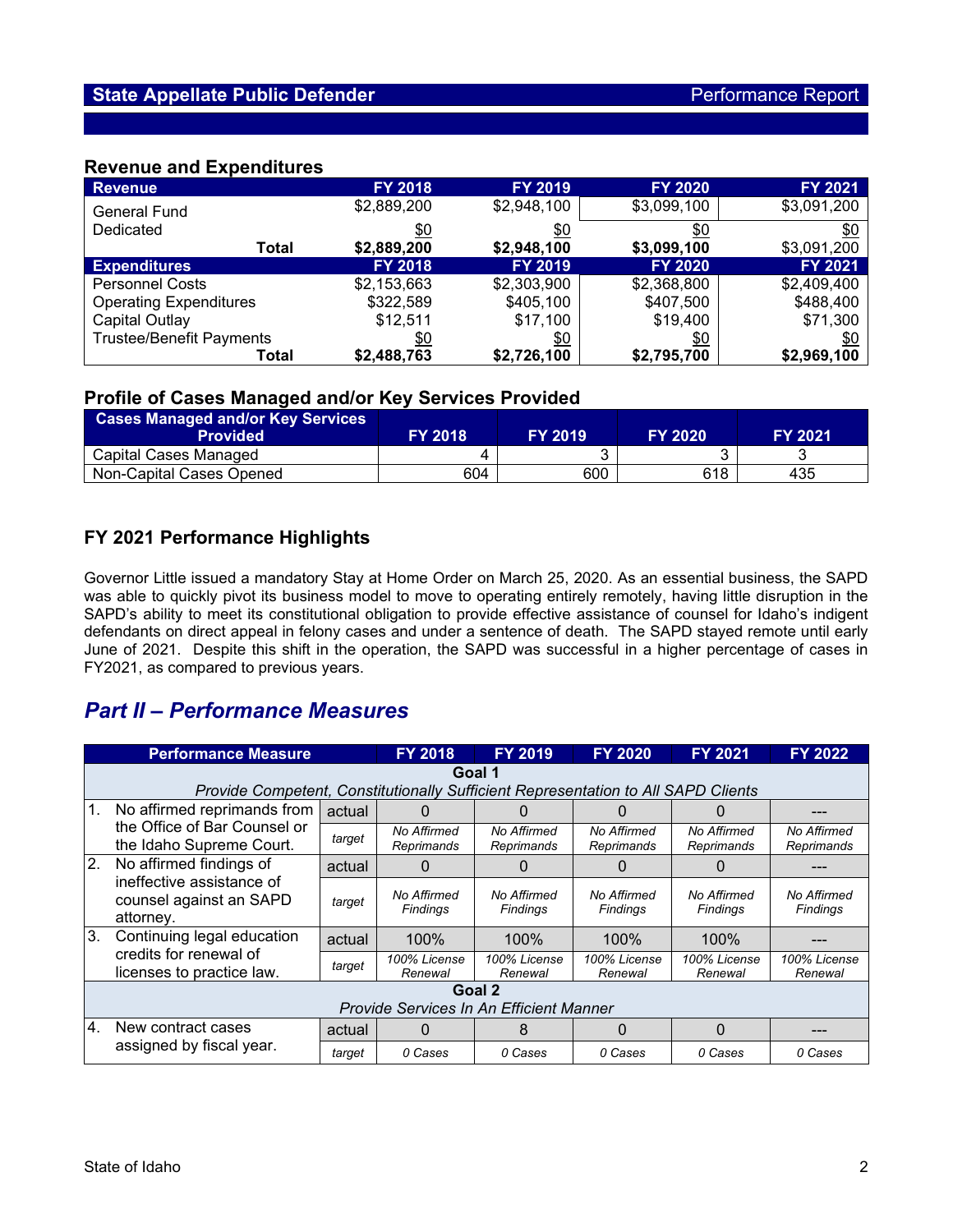## **State Appellate Public Defender Public Performance Report**

|    | <b>Performance Measure</b>                                                                                                                                      |        | <b>FY 2018</b>                                                                                                                                    | FY 2019                                                                                                                                           | <b>FY 2020</b>                                                                                                                                                  | FY 2021                                                                                                                                                    | <b>FY 2022</b>                                                                        |
|----|-----------------------------------------------------------------------------------------------------------------------------------------------------------------|--------|---------------------------------------------------------------------------------------------------------------------------------------------------|---------------------------------------------------------------------------------------------------------------------------------------------------|-----------------------------------------------------------------------------------------------------------------------------------------------------------------|------------------------------------------------------------------------------------------------------------------------------------------------------------|---------------------------------------------------------------------------------------|
| 5. | All cases assigned within 21<br>days of receipt of the<br>transcript and record such<br>that objections to the record<br>can be filed in the district<br>court. | actual | 100%                                                                                                                                              | 100%                                                                                                                                              | 100%                                                                                                                                                            | 100%                                                                                                                                                       |                                                                                       |
|    |                                                                                                                                                                 | target | 100%                                                                                                                                              | 100%                                                                                                                                              | 100%                                                                                                                                                            | 100%                                                                                                                                                       | 100%                                                                                  |
| 6. | Reduce the number of initial                                                                                                                                    | actual | 491/43                                                                                                                                            | 521/57                                                                                                                                            | 559/110                                                                                                                                                         | 476/103                                                                                                                                                    |                                                                                       |
|    | appellant's briefs filed on<br>more than two extensions as<br>identified each fiscal year                                                                       | target | 25% Reduction<br>of Briefs filed on<br>$>2$ Ext. from<br>previous FY                                                                              | 25% Reduction<br>of Briefs filed on<br>>2 Ext. from<br>previous FY                                                                                | 10% Reduction<br>of Briefs Filed<br>on >2 Ext. from<br>previous FY                                                                                              | No more than<br>10% of Initial<br>Appellant's<br><b>Briefs Filed on</b><br>$> 2$ Ext.                                                                      | No more than<br>10% of Initial<br>Appellant's<br><b>Briefs Filed on</b><br>$> 2$ Ext. |
| 7. | Reduce the average                                                                                                                                              | actual | 53.30 units                                                                                                                                       | 51.81 units                                                                                                                                       | 58.08 units                                                                                                                                                     | 43.30 units                                                                                                                                                |                                                                                       |
|    | Appellant Unit attorneys'<br>caseloads to an appropriate<br>level of no more than 35<br>units per year.                                                         | target | 35.00 Unit<br>Average                                                                                                                             | 35.00 Unit<br>Average                                                                                                                             | 35.00 Unit<br>Average                                                                                                                                           | 35.00 Unit<br>Average                                                                                                                                      | 35.00 Unit<br>Average                                                                 |
|    |                                                                                                                                                                 |        |                                                                                                                                                   | Goal 3                                                                                                                                            |                                                                                                                                                                 |                                                                                                                                                            |                                                                                       |
|    | Collaborate With Other Entities To Improve Idaho's Criminal Justice System                                                                                      |        |                                                                                                                                                   |                                                                                                                                                   |                                                                                                                                                                 |                                                                                                                                                            |                                                                                       |
| 8. | Clarify or modify the<br>jurisdiction of the SAPD to<br>handle identified indigent<br>defense representation<br>needs each fiscal year.                         | actual | $N/A^*$                                                                                                                                           | $N/A^*$                                                                                                                                           | 100%**                                                                                                                                                          | 100%                                                                                                                                                       |                                                                                       |
|    |                                                                                                                                                                 | target |                                                                                                                                                   |                                                                                                                                                   | Amend Idaho<br>Code § 19-840<br>to expand<br>jurisdiction of<br>the SAPD to<br>handle juvenile<br>and<br>misdemeanor<br>appeals from<br>the district<br>court** | Amend Idaho<br>Code § 19-840<br>to expand<br>jurisdiction of<br>the SAPD to<br>handle juvenile<br>and<br>misdemeanor<br>appeals from<br>the district court |                                                                                       |
| 9. | Collaborate with other                                                                                                                                          | actual | 100%                                                                                                                                              | 100%                                                                                                                                              | 100%                                                                                                                                                            | 100%                                                                                                                                                       |                                                                                       |
|    | entities to improve Idaho's<br>criminal justice system.                                                                                                         | target | Participation in<br>the ICJC, IPDC,<br>the Grant<br>Council, the<br>Technology<br>Committee, the<br>Appellate Rules<br>Committee, and<br>the NAPD | Participation in<br>the ICJC, IPDC,<br>the Grant<br>Council, the<br>Technology<br>Committee, the<br>Appellate Rules<br>Committee, and<br>the NAPD | Participation in<br>the ICJC, IPDC.<br>the Grant<br>Council, the<br>Technology<br>Committee, the<br><b>Appellate Rules</b><br>Committee, and<br>the NAPD        | Participation in<br>the ICJC, IPDC,<br>the Grant<br>Council, the<br>Technology<br>Committee, the<br><b>Appellate Rules</b><br>Committee, and<br>the NAPD   |                                                                                       |

\* This Performance measure was completed in FY2017 and has been replaced with a new performance measure for FY2020.

\*\*New Performance measure for FY 2020.

### **Performance Measure Explanatory Notes**

In FY2021, the SAPD was appointed to 435 criminal appeals from the district court, which is a significant workload decrease from FY2020 (618). The SAPD's numbers are consistent with the number of felony criminal appeals filed in the Idaho Supreme Court. The average deputy's workload this past year was 43.30 units, which marks a rather significant decrease from the previous 3 years. The decrease is largely attributed to the Corona Virus pandemic and shutdown of courthouses throughout the year.. While 43.30 units exceeds the SAPD's goal to average 35 workload units per attorney, it is certainly a manageable workload. Additionally, SAPD attorneys are given a weekly